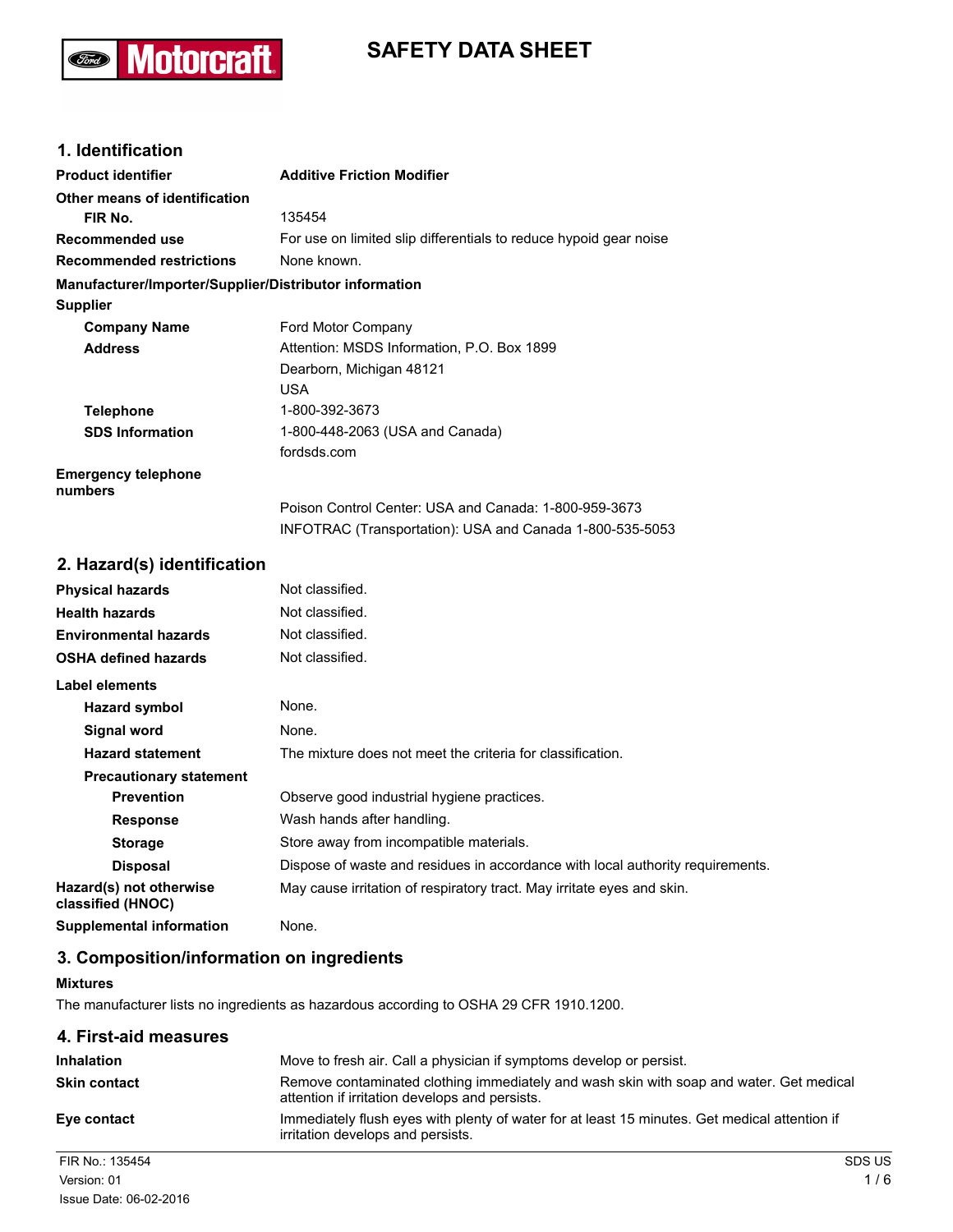#### **Ingestion**

**symptoms/effects, acute and delayed Indication of immediate** Treat symptomatically. **medical attention and special treatment needed General information**

Rinse mouth. Do not induce vomiting. Get medical attention if symptoms occur. If ingestion of a large amount does occur, call a poison control center immediately. **Most important** Direct contact with eyes may cause temporary irritation.

Ensure that medical personnel are aware of the material(s) involved, and take precautions to protect themselves.

## **5. Fire-fighting measures**

| Suitable extinguishing media                                     | Water fog. Foam. Dry chemical powder. Carbon dioxide (CO2).                                                         |
|------------------------------------------------------------------|---------------------------------------------------------------------------------------------------------------------|
| Unsuitable extinguishing<br>media                                | Do not use water jet as an extinguisher, as this will spread the fire.                                              |
| Specific hazards arising from<br>the chemical                    | Upon decomposition, this product emits carbon monoxide, carbon dioxide and/or low molecular<br>weight hydrocarbons. |
| Special protective equipment<br>and precautions for firefighters | Self-contained breathing apparatus and full protective clothing must be worn in case of fire.                       |
| <b>Fire fighting</b><br>equipment/instructions                   | Move containers from fire area if you can do so without risk.                                                       |
| <b>Specific methods</b>                                          | Use standard firefighting procedures and consider the hazards of other involved materials.                          |
| <b>General fire hazards</b>                                      | No unusual fire or explosion hazards noted.                                                                         |

## **6. Accidental release measures**

| Personal precautions,<br>protective equipment and<br>emergency procedures | Avoid contact with eyes, skin, and clothing. Avoid inhalation of vapors or mists. Keep unnecessary<br>personnel away. For personal protection, see section 8 of the SDS.                 |
|---------------------------------------------------------------------------|------------------------------------------------------------------------------------------------------------------------------------------------------------------------------------------|
| <b>Methods and materials for</b><br>containment and cleaning up           | The product is immiscible with water and will spread on the water surface.<br>Large Spills: Stop the flow of material, if this is without risk. Dike the spilled material, where this is |
|                                                                           | possible. Cover with plastic sheet to prevent spreading. Absorb in vermiculite, dry sand or earth<br>and place into containers. Following product recovery, flush area with water.       |
|                                                                           | Small Spills: Wipe up with absorbent material (e.g. cloth, fleece). Clean surface thoroughly to<br>remove residual contamination.                                                        |
| <b>Environmental precautions</b>                                          | Never return spills to original containers for re-use. For waste disposal, see section 13 of the SDS.<br>Avoid discharge into drains, water courses or onto the ground.                  |

## **7. Handling and storage**

| <b>Precautions for safe handling</b> | Avoid breathing mist or vapor. Avoid contact with eyes, skin, and clothing. Avoid prolonged<br>exposure. For personal protection, see section 8 of the SDS. |
|--------------------------------------|-------------------------------------------------------------------------------------------------------------------------------------------------------------|
| Conditions for safe storage.         | Store in original tightly closed container. Store away from incompatible materials (see Section 10                                                          |
| including any incompatibilities      | of the SDS).                                                                                                                                                |

## **8. Exposure controls/personal protection**

| FIR No.: 135454                                                       | SDS US                                                                                                                                                                                                                                                                                                                                     |
|-----------------------------------------------------------------------|--------------------------------------------------------------------------------------------------------------------------------------------------------------------------------------------------------------------------------------------------------------------------------------------------------------------------------------------|
| Other                                                                 | Wear appropriate chemical resistant clothing if applicable.                                                                                                                                                                                                                                                                                |
| <b>Skin protection</b><br><b>Hand protection</b>                      | Suitable chemical protective gloves should be worn when the potential exists for skin exposure.<br>The choice of an appropriate glove does not only depend on its material but also on other quality<br>features and is different from one producer to the other. Butyl rubber gloves are recommended.                                     |
| <b>Eye/face protection</b>                                            | Individual protection measures, such as personal protective equipment<br>Wear safety glasses with side shields (or goggles).                                                                                                                                                                                                               |
| Appropriate engineering<br>controls                                   | Use adequate ventilation to control airborne concentrations below the exposure limits/guidelines. If<br>user operations generate a vapor, dust and/or mist, use process enclosure, appropriate local<br>exhaust ventilation, or other engineering controls to control airborne levels below the<br>recommended exposure limits/guidelines. |
| <b>Occupational exposure limits</b><br><b>Biological limit values</b> | No exposure limits noted for ingredient(s).<br>No biological exposure limits noted for the ingredient(s).                                                                                                                                                                                                                                  |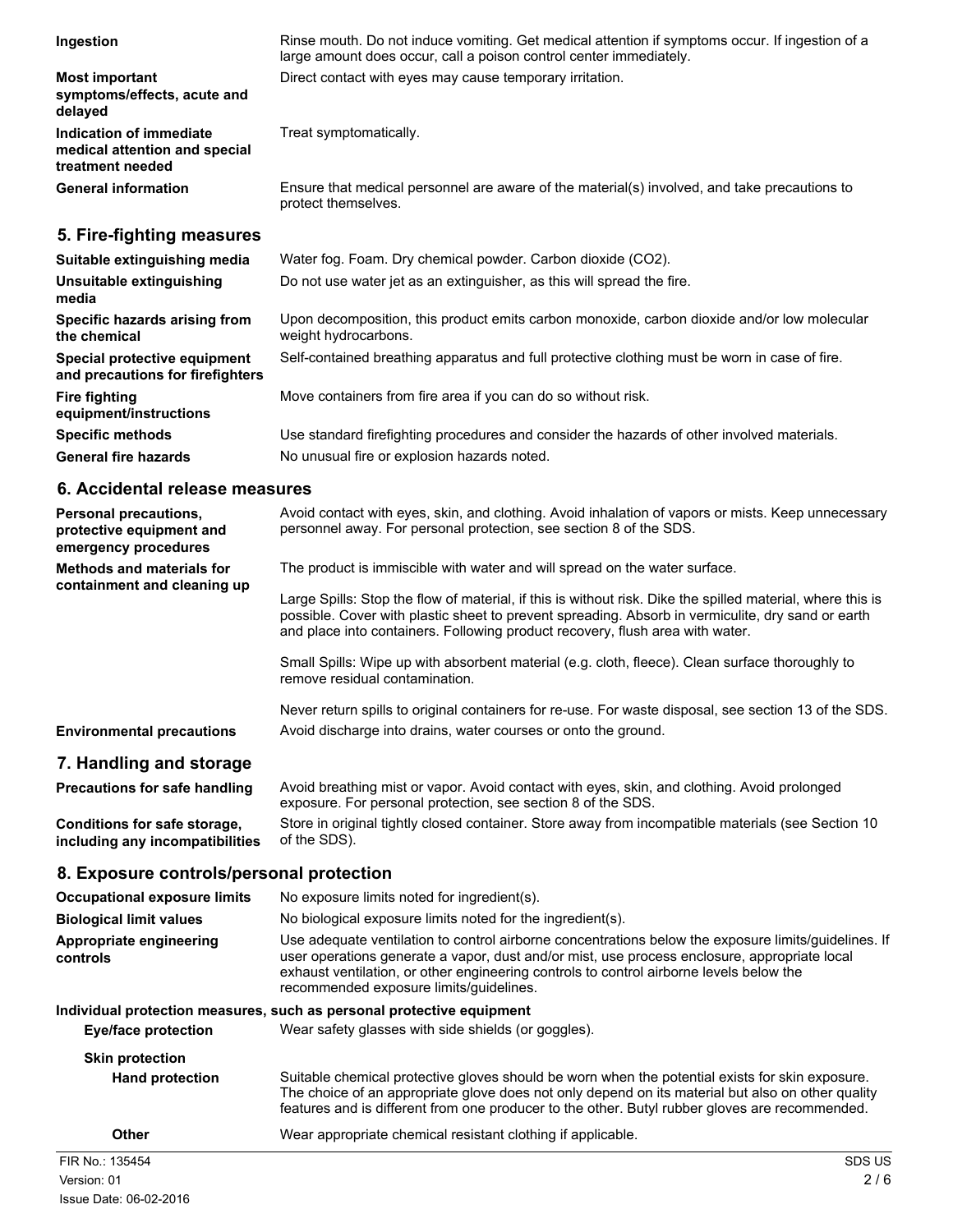| <b>Respiratory protection</b>     | If engineering controls do not maintain airborne concentrations to a level which is adequate to<br>protect worker health, an approved respirator must be worn. Respirator selection, use and<br>maintenance should be in accordance with the requirements of OSHA Respiratory Protection<br>Standard 29 CFR 1910.134 and/or Canadian Standard CSA Z94.4. |
|-----------------------------------|----------------------------------------------------------------------------------------------------------------------------------------------------------------------------------------------------------------------------------------------------------------------------------------------------------------------------------------------------------|
| <b>Thermal hazards</b>            | Wear appropriate thermal protective clothing, when necessary.                                                                                                                                                                                                                                                                                            |
| General hygiene<br>considerations | Always observe good personal hygiene measures, such as washing after handling the material<br>and before eating, drinking, and/or smoking. Routinely wash work clothing and protective<br>equipment to remove contaminants.                                                                                                                              |

## **9. Physical and chemical properties**

| Appearance                                        |                                                                                               |
|---------------------------------------------------|-----------------------------------------------------------------------------------------------|
| <b>Physical state</b>                             | Liquid.                                                                                       |
| Form                                              | Liquid.                                                                                       |
| Color                                             | Blue green.                                                                                   |
| Odor                                              | Characteristic.                                                                               |
| <b>Odor threshold</b>                             | Not available.                                                                                |
| рH                                                | Not available.                                                                                |
| Melting point/freezing point                      | Not available.                                                                                |
| Initial boiling point and boiling<br>range        | $>$ 299.84 °F ( $>$ 148.8 °C)                                                                 |
| <b>Flash point</b>                                | 350.6 °F (177.0 °C) ASTM D93                                                                  |
| <b>Evaporation rate</b>                           | $< 1$ (BuAc=1)                                                                                |
| Flammability (solid, gas)                         | Not applicable.                                                                               |
| Upper/lower flammability or explosive limits      |                                                                                               |
| <b>Flammability limit - lower</b><br>(%)          | Not available.                                                                                |
| <b>Flammability limit - upper</b><br>(%)          | Not available.                                                                                |
| Explosive limit - lower (%)                       | Not available.                                                                                |
| Explosive limit - upper (%)                       | Not available.                                                                                |
| Vapor pressure                                    | Not available.                                                                                |
| Vapor density                                     | Not available.                                                                                |
| <b>Relative density</b>                           | 0.912                                                                                         |
| <b>Relative density temperature</b>               | 39.2 °F (4 °C)                                                                                |
| Solubility(ies)                                   |                                                                                               |
| Solubility (water)                                | <b>INSOLUBLE</b>                                                                              |
| <b>Partition coefficient</b><br>(n-octanol/water) | Not available.                                                                                |
| <b>Auto-ignition temperature</b>                  | Not available.                                                                                |
| <b>Decomposition temperature</b>                  | Not available.                                                                                |
| <b>Viscosity</b>                                  | Not available.                                                                                |
| <b>Other information</b>                          |                                                                                               |
| <b>Kinematic viscosity</b>                        | 59 cSt                                                                                        |
| <b>Kinematic viscosity</b><br>temperature         | 104 °F (40 °C)                                                                                |
| VOC (Weight %)                                    | Not Applicable                                                                                |
| 10. Stability and reactivity                      |                                                                                               |
| <b>Reactivity</b>                                 | The product is stable and non-reactive under normal conditions of use, storage and transport. |
| <b>Chemical stability</b>                         | Material is stable under normal conditions.                                                   |
| <b>Possibility of hazardous</b><br>reactions      | No dangerous reaction known under conditions of normal use.                                   |
| <b>Conditions to avoid</b>                        | Contact with incompatible materials.                                                          |

**Incompatible materials** Strong oxidizing agents. FIR No.: 135454 SDS US  $N$ ersion: 01  $3/6$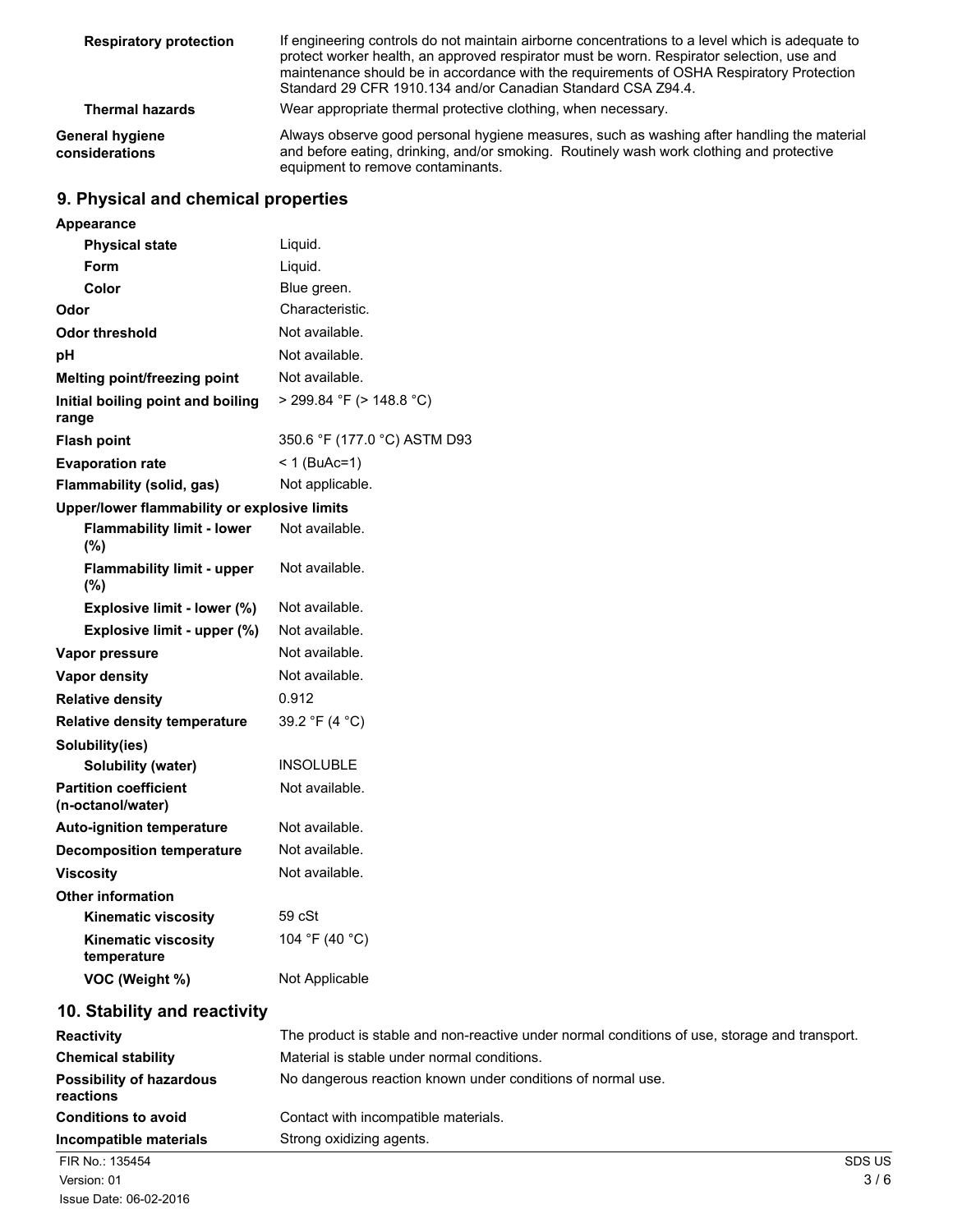Upon decomposition, this product emits carbon monoxide, carbon dioxide and/or low molecular weight hydrocarbons. Oxides of phosphorus. Sulfur oxides. Nitrogen oxides (NOx). **Hazardous decomposition products**

## **11. Toxicological information**

## **Information on likely routes of exposure**

| <b>Inhalation</b>                                                                  | May cause irritation to the respiratory system. Prolonged inhalation may be harmful.                                                                                                                                   |
|------------------------------------------------------------------------------------|------------------------------------------------------------------------------------------------------------------------------------------------------------------------------------------------------------------------|
| <b>Skin contact</b>                                                                | Frequent or prolonged contact may defat and dry the skin, leading to discomfort and dermatitis.                                                                                                                        |
| Eye contact                                                                        | Direct contact with eyes may cause temporary irritation.                                                                                                                                                               |
| Ingestion                                                                          | Ingestion may cause gastrointestinal irritation, nausea, vomiting and diarrhea.                                                                                                                                        |
| Symptoms related to the<br>physical, chemical and<br>toxicological characteristics | Direct contact with eyes may cause temporary irritation.                                                                                                                                                               |
| Information on toxicological effects                                               |                                                                                                                                                                                                                        |
| <b>Acute toxicity</b>                                                              | Prolonged skin contact may cause temporary irritation. Direct contact with eyes may cause<br>temporary irritation. May cause respiratory irritation.                                                                   |
| <b>Skin corrosion/irritation</b>                                                   | Prolonged skin contact may cause temporary irritation.                                                                                                                                                                 |
| Serious eye damage/eye<br>irritation                                               | Direct contact with eyes may cause temporary irritation.                                                                                                                                                               |
| Respiratory or skin sensitization                                                  |                                                                                                                                                                                                                        |
| <b>Respiratory sensitization</b>                                                   | Not a respiratory sensitizer.                                                                                                                                                                                          |
| <b>Skin sensitization</b>                                                          | This product is not expected to cause skin sensitization.                                                                                                                                                              |
| Germ cell mutagenicity                                                             | No data available to indicate product or any components present at greater than 0.1% are<br>mutagenic or genotoxic.                                                                                                    |
| Carcinogenicity                                                                    | Base oil severely refined: Not carcinogenic in animal studies. Representative material passes<br>IP-346, Modified Ames test, and/or other screening tests.                                                             |
| <b>Reproductive toxicity</b>                                                       | This product is not expected to cause reproductive or developmental effects.                                                                                                                                           |
| Specific target organ toxicity -<br>single exposure                                | Not classified.                                                                                                                                                                                                        |
| Specific target organ toxicity -<br>repeated exposure                              | Not classified.                                                                                                                                                                                                        |
| <b>Aspiration hazard</b>                                                           | Not an aspiration hazard.                                                                                                                                                                                              |
| <b>Chronic effects</b>                                                             | Prolonged inhalation may be harmful.                                                                                                                                                                                   |
| 12. Ecological information                                                         |                                                                                                                                                                                                                        |
| <b>Ecotoxicity</b>                                                                 | The product is not classified as environmentally hazardous. However, this does not exclude the<br>possibility that large or frequent spills can have a harmful or damaging effect on the environment.                  |
| Persistence and degradability                                                      | No data is available on the degradability of this product.                                                                                                                                                             |
| <b>Bioaccumulative potential</b>                                                   | No data available.                                                                                                                                                                                                     |
| <b>Mobility in soil</b>                                                            | No data available.                                                                                                                                                                                                     |
| Other adverse effects                                                              | No other adverse environmental effects (e.g. ozone depletion, photochemical ozone creation<br>potential, endocrine disruption, global warming potential) are expected from this component.                             |
| 13. Disposal considerations                                                        |                                                                                                                                                                                                                        |
| <b>Disposal instructions</b>                                                       | Collect and reclaim or dispose in sealed containers at licensed waste disposal site. Don't pollute.<br>Conserve resources. Return used oil to collection centers.                                                      |
| Local disposal regulations                                                         | Dispose in accordance with all applicable regulations.                                                                                                                                                                 |
| Hazardous waste code                                                               | The waste code should be assigned in discussion between the user, the producer and the waste<br>disposal company.                                                                                                      |
| Waste from residues / unused<br>products                                           | Dispose of in accordance with local regulations. Empty containers or liners may retain some<br>product residues. This material and its container must be disposed of in a safe manner (see:<br>Disposal instructions). |
| <b>Contaminated packaging</b>                                                      | Since emptied containers may retain product residue, follow label warnings even after container is<br>emptied. Empty containers should be taken to an approved waste handling site for recycling or<br>disposal.       |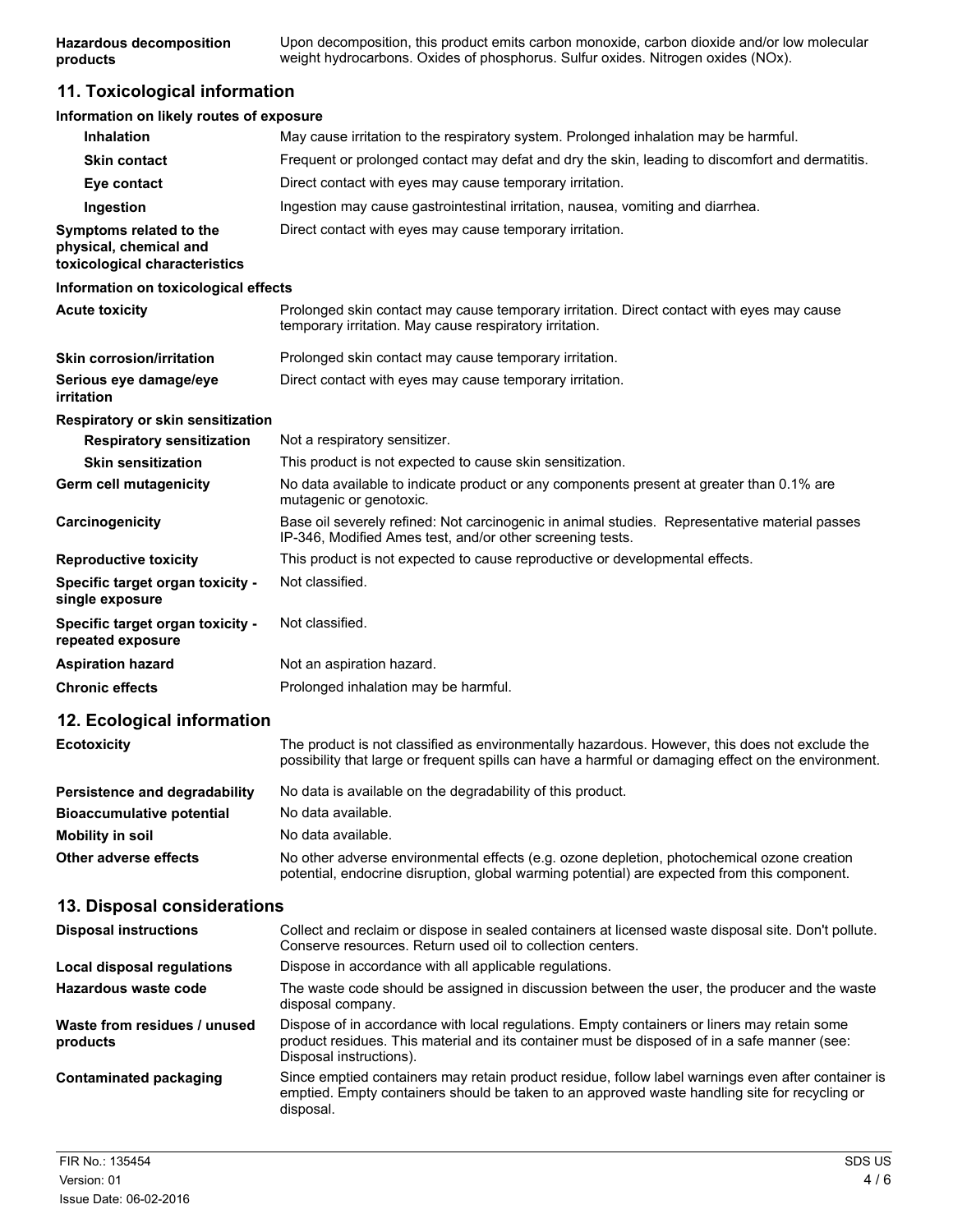## **14. Transport information**

#### **DOT**

Not regulated as dangerous goods.

#### **IATA**

Not regulated as dangerous goods.

#### **IMDG**

Not regulated as dangerous goods.

**Transport in bulk according to** Not established. **Annex II of MARPOL 73/78 and the IBC Code**

## **15. Regulatory information**

#### **US federal regulations**

This product is not known to be a "Hazardous Chemical" as defined by the OSHA Hazard Communication Standard, 29 CFR 1910.1200.

## **TSCA Section 12(b) Export Notification (40 CFR 707, Subpt. D)**

Not regulated.

**CERCLA Hazardous Substance List (40 CFR 302.4)**

Not listed.

**SARA 304 Emergency release notification**

Not regulated.

#### **Superfund Amendments and Reauthorization Act of 1986 (SARA)**

**Hazard categories**

Immediate Hazard - No Delayed Hazard - No Fire Hazard - No Pressure Hazard - No Reactivity Hazard - No

#### **SARA 302 Extremely hazardous substance**

Not listed.

**SARA 311/312 Hazardous** No **chemical**

## **SARA 313 (TRI reporting)**

Not regulated.

## **Other federal regulations**

## **Clean Air Act (CAA) Section 112 Hazardous Air Pollutants (HAPs) List**

Not regulated.

## **Clean Air Act (CAA) Section 112(r) Accidental Release Prevention (40 CFR 68.130)**

Not regulated.

**Safe Drinking Water Act** Not regulated.

## **(SDWA)**

## **US state regulations**

**US. California Controlled Substances. CA Department of Justice (California Health and Safety Code Section 11100)** Not listed.

**US. Massachusetts RTK - Substance List**

Not regulated.

**US. New Jersey Worker and Community Right-to-Know Act**

Not listed.

**US. Pennsylvania Worker and Community Right-to-Know Law** Not listed.

**US. Rhode Island RTK**

Not regulated.

## **US. California Proposition 65**

California Safe Drinking Water and Toxic Enforcement Act of 1986 (Proposition 65): This material is not known to contain any chemicals currently listed as carcinogens or reproductive toxins.

## **International Inventories**

All components are listed or are exempt from listing on the Toxic Substances Control Act Inventory.